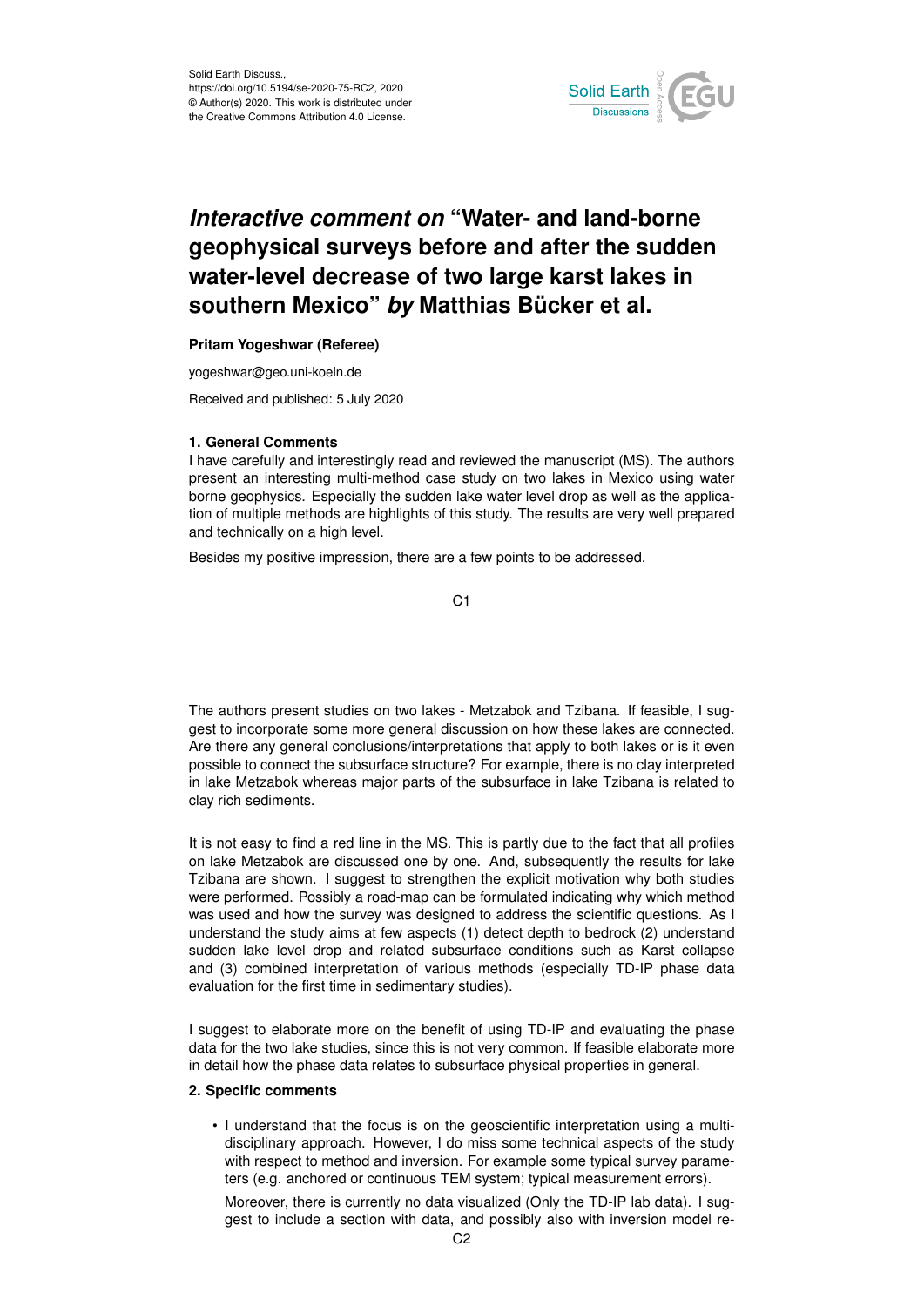sponse (If feasible, for example in an appendix). Of course this should not distract from the study itself.

- From my experience, the TEMfast device sometimes shows significant distortions using small loop configurations. Did you observe any data distortions especially since a very small configurations was used? And, did you for example compare some land based soundings using a larger transmitter to validate that the very small layout gives correct transient data? In this respect, I also suggest to show at least some data.
- A conductor is indicated below the limestone towards the east in Fig. 7a. Please discuss this feature if it can be related to any geology such as fracture zones or if this is an artifact (probably related to distorted late time transient data). A slightly similar feature is also seen in Fig. 9 towards the south.
- Does the ZOND software actually invert for coincident loop or for a central loop receiver? For very early times the central loop transients differ from coincident loop data.
- The TEM data might be effected by 2D effects especially considering rather steep slope angles towards the edges. possibly include some discussion such as "multidimensional effects in TEM data were not considered as the TEM survey lines were not along strong bathymetry or steep slopes".
- P315 Obviously the p-wave velocity is less than expected. Can you elaborate why a lower vp < 2000 m/s was observed in the SRT measurements.
- P350 I suggest to include a table that summarizes the specifications of each method such as resolved physical parameter, DOI, pro/con of each method. Such a table would also summarize the used methods a bit and emphasize the integrative approach.

C3

- P-365 For TEM a water-depth of 20 m depending on the water conductivity is not necessarily a limitation. Please correct this statement.
- For all interpretation a smoothness constraint inversion is used. Do you expect a smooth transition from the sedimentary layers to the limestone. In this respect, is a smoothness constraint inversion appropriate to image the geological situation here?
- As water-borne TEM studies are still quite rare, I miss some references to recent water borne TEM studies. For example, we recently applied boat-towed TEM to image a hydrothermal target on the Azores. In this study we gathered around 600 soundings using the TEM system (initially developed by Mollidor et al.) in a continuous mode. There are also other very recent studies. These can be included as references, if the authors find them suitable:

- Yogeshwar, P., Küpper, M., Tezkan, B., Rath, V., Kiyan, D., Byrdina, S., ... & Viveiros, F. (2020). Innovative boat-towed transient electromagneticsâA˘TInves- ˇ tigation of the Furnas volcanic lake hydrothermal system, Azores. Geophysics, 85(2), E41-E56.

- Lane Jr, J. W., Briggs, M. A., Maurya, P. K., White, E. A., Pedersen, J. B., Auken, E., ... & Adams, R. (2020). Characterizing the diverse hydrogeology underlying rivers and estuaries using new floating transient electromagnetic methodology. Science of The Total Environment, 140074.

## **3. Technical corrections**

The MS is very well written and the language is very good. All figures are well prepared with well readable fonts. Therefore, I only have a few technical corrections:

• P70 - the term reference data is misleading. I do not see that the data is actually used as reference data. Better - "additional/complementary data for comparison with the water borne data"